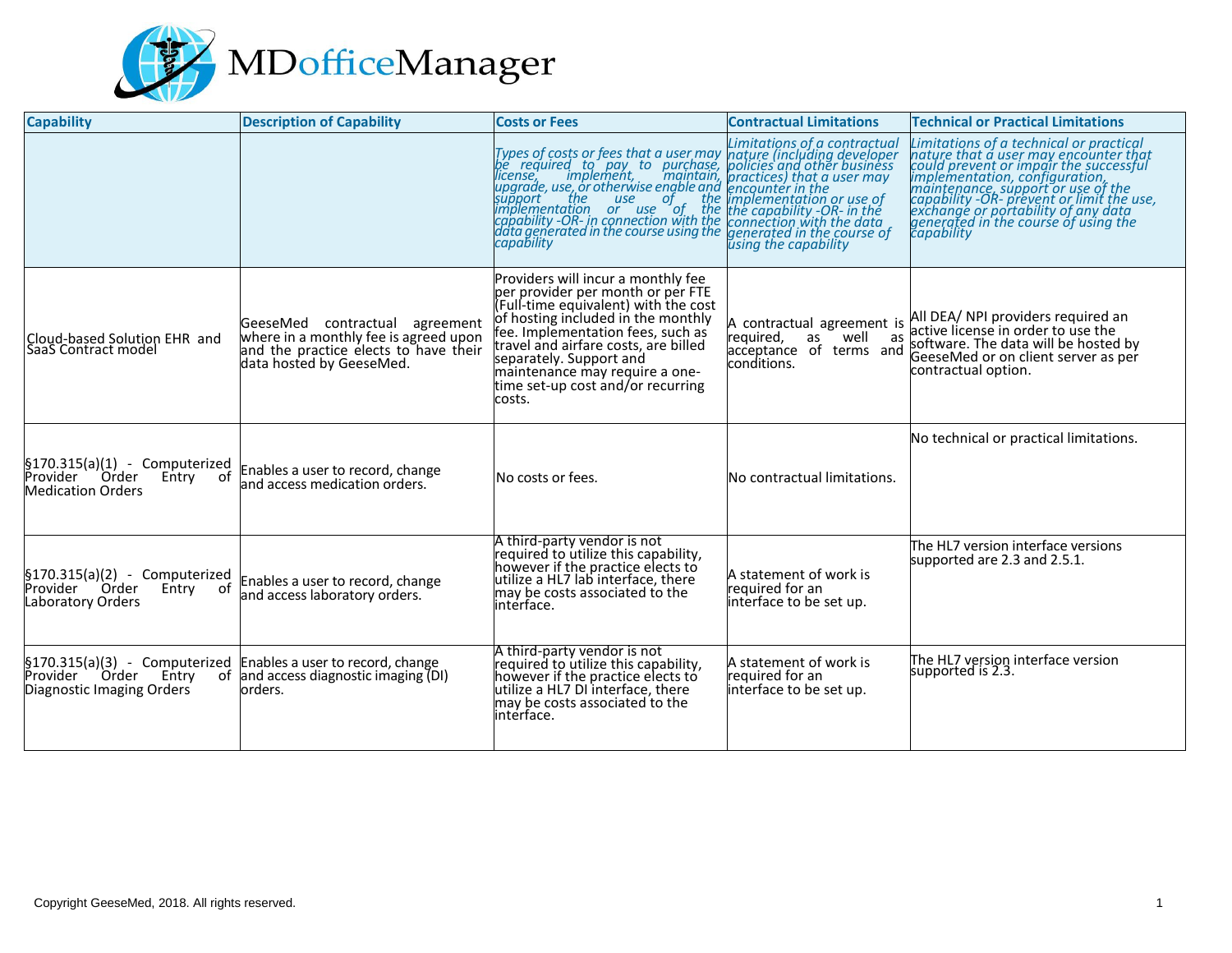

| <b>Capability</b>                                               | <b>Description of Capability</b>                                                                                                                                                                                                                                                                                                                                                                                                                                                                                                                                                                                                                                                                                                                         | <b>Costs or Fees</b>                                                                    | <b>Contractual Limitations</b> | <b>Technical or Practical Limitations</b> |
|-----------------------------------------------------------------|----------------------------------------------------------------------------------------------------------------------------------------------------------------------------------------------------------------------------------------------------------------------------------------------------------------------------------------------------------------------------------------------------------------------------------------------------------------------------------------------------------------------------------------------------------------------------------------------------------------------------------------------------------------------------------------------------------------------------------------------------------|-----------------------------------------------------------------------------------------|--------------------------------|-------------------------------------------|
| §170.315(a)(4) - Drug-Drug, Drug-<br>Allergy Interaction Checks | Before a medication order is completed<br>Before a medication order is completed<br>and acted upon during computerized<br>provider order entry (CPOE),<br>interventions must automatically<br>indicate to a user drug-drug and drug-<br>allergy contraindications based on a<br>patient's<br>ability to adjust the severities to a limited<br>set of users or as a administrative<br>function.                                                                                                                                                                                                                                                                                                                                                           | No costs or fees.                                                                       | No contractual limitations.    | No technical or practical limitations.    |
| $\frac{1}{2}$ [5170.315(a)(5) - Demographics                    | Enables a user to record, change, and<br>access patient demographic data<br>including race, ethnicity, preferred<br>language, sex, sexual orientation, gender<br>identity, and date of birth.                                                                                                                                                                                                                                                                                                                                                                                                                                                                                                                                                            | No costs or fees.                                                                       | No contractual limitations.    | No technical or practical limitations.    |
| [§170.315(a)(6) - Problem List                                  | Enables a user to record, change, and No costs or fees.<br>access a patient's active problem list.                                                                                                                                                                                                                                                                                                                                                                                                                                                                                                                                                                                                                                                       |                                                                                         | No contractual limitations     | No technical or practical limitations.    |
| $\frac{1}{2}$ 170.315(a)(7) - Medication List                   | Enables a user to record, change, and $\log$ No costs or fees<br>well as medication history.                                                                                                                                                                                                                                                                                                                                                                                                                                                                                                                                                                                                                                                             |                                                                                         | No contractual limitations     | No technical or practical limitations     |
| §170.315(a)(8) - Medication<br>Allergy List                     | Enables a user to record, change, and $\log$ No costs or fees.<br>ist as well as medication allergy history.                                                                                                                                                                                                                                                                                                                                                                                                                                                                                                                                                                                                                                             |                                                                                         | No contractual limitations.    | No technical or practical limitations     |
| §170.315(a)(9) - Clinical Decision<br>Support                   | Enables the user to enable both Evidence-<br>based and Therapeutic Intervention CDS<br>interactions. Evidence-based interventions<br>meracuous. Evidence-based interventions<br>are based off of the patient's Problem List,<br>Medication List, Medication Allergy List,<br>Demographic (date of birth or sex),<br>Laboratory Tests Ordered and Vital Signs.<br>Therapeutic Inter<br>Therapeutic Interventions are based off of<br>the patient's Problem List, Medication List<br>and one demographic (date of birth or<br>sex). Infobutton specification (Standards:<br>170.204(b)(3) HL7 Version 3 Standard:<br>Context Aware Kn<br>implementation building and the context-<br>Context-Aware Knowledge Retrieval<br>(Infobutton) Domain, Release 1). | Evidence-based CDS intervention<br>capability does not require a<br>third-party vendor. | No contractual<br>limitations. | No technical or practical limitations     |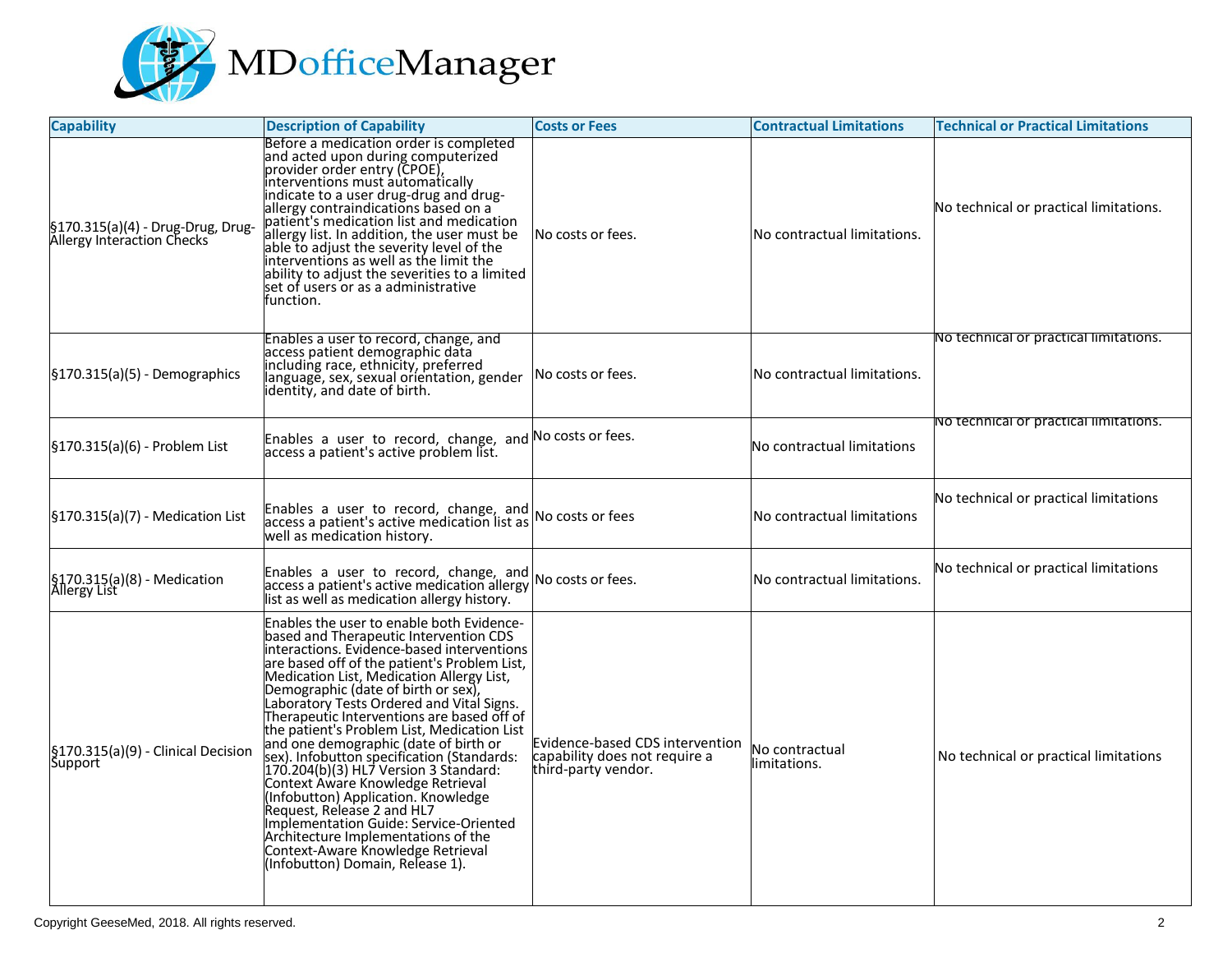

| <b>Capability</b>                            | <b>Description of Capability</b>                                                                                                                                                                                                                                                         | <b>Costs or Fees</b>                                               | <b>Contractual Limitations</b> | <b>Technical or Practical Limitations</b>                                                                                                                                                                                                                                                                                                                                     |
|----------------------------------------------|------------------------------------------------------------------------------------------------------------------------------------------------------------------------------------------------------------------------------------------------------------------------------------------|--------------------------------------------------------------------|--------------------------------|-------------------------------------------------------------------------------------------------------------------------------------------------------------------------------------------------------------------------------------------------------------------------------------------------------------------------------------------------------------------------------|
| §170.315(a)(10) - Drug Formulary             | Enables the ability to automatically<br>check whether a drug formulary<br>exists for a given patient and<br>medication.                                                                                                                                                                  | No costs or fees.                                                  | No contractual limitations.    | Surescripts has a limitation as not all<br>Pharmacy Benefit Managers are<br>covered by Surescripts. If a patient's<br>insurance belongs to a PBM which is not<br>supported, then GeeseMed will indicate<br>to the end user that there is no<br>formulary information for that patient<br>i.e.; "Subscriber not found". This<br>functionality is available in the<br>GeeseMed. |
| §170.315(a)(11) - Smoking Status             | Enables a user to record, change,<br>and access the smoking status of a<br>patient.                                                                                                                                                                                                      | No costs or fees.                                                  | No contractual limitations.    | No technical or practical limitations.                                                                                                                                                                                                                                                                                                                                        |
| §170.315(a)(12) - Family Health<br>History   | Enables a user to record, change, and<br>access a patient's family health history<br>in accordance with the familial concepts<br>or expressions in SNOMED (at a<br>minimum September 2015 Release).                                                                                      | A third-party vendor is not<br>required to utilize this capability | No contractual limitations     | No technical or practical limitations.                                                                                                                                                                                                                                                                                                                                        |
| §170.315(a)(13) - Patient<br>Education       | Enables a user to identify patient<br>specific education resources on data<br>included in the patient's problem lust,<br>and medication lust according to HL7<br>Version 3 Standard: Context Āware<br>Knowledge Retrieval Application.<br>"Infobutton") Knowledge Request,<br>Release 2. | No costs or fees.                                                  | No contractual limitations     | No technical or practical limitations.                                                                                                                                                                                                                                                                                                                                        |
| §170.315(a)(14) - Implantable<br>Device List | Enables a user to record, parse,<br>and display implant information<br>based on an Unique Device<br>Identifier.                                                                                                                                                                          | No costs or fees.                                                  |                                | Data availability is based on the third-<br>party vendor's web services. If these<br>services are down, the GeeseMed<br>UMLS requires a contractual users may experience an issue. UMLS'<br> agreement.   website will be updated for end users<br>to be notified in the event of an<br>outage on their side.                                                                 |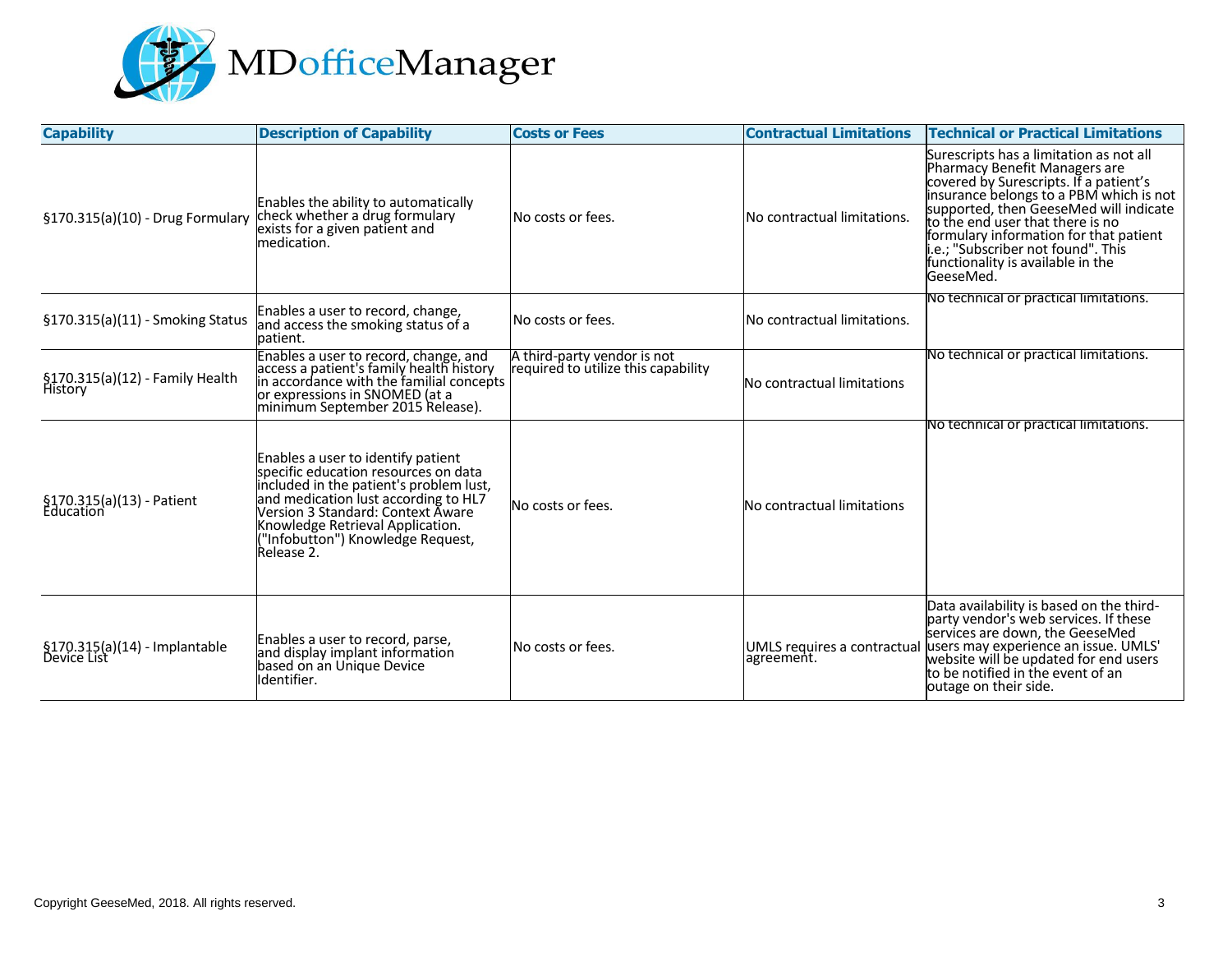

| <b>Capability</b>                                                              | <b>Description of Capability</b>                                                                                                                                                                                                                                                                                                                                                    | <b>Costs or Fees</b>                                                                                                                                                                                                                                                   | <b>Contractual Limitations</b>                                                                                                                               | <b>Technical or Practical Limitations</b>                                                                                                                                                                                                                                                                                                                                                                                                                                                                                                                                                                                                                                                                                                                            |
|--------------------------------------------------------------------------------|-------------------------------------------------------------------------------------------------------------------------------------------------------------------------------------------------------------------------------------------------------------------------------------------------------------------------------------------------------------------------------------|------------------------------------------------------------------------------------------------------------------------------------------------------------------------------------------------------------------------------------------------------------------------|--------------------------------------------------------------------------------------------------------------------------------------------------------------|----------------------------------------------------------------------------------------------------------------------------------------------------------------------------------------------------------------------------------------------------------------------------------------------------------------------------------------------------------------------------------------------------------------------------------------------------------------------------------------------------------------------------------------------------------------------------------------------------------------------------------------------------------------------------------------------------------------------------------------------------------------------|
|                                                                                |                                                                                                                                                                                                                                                                                                                                                                                     |                                                                                                                                                                                                                                                                        |                                                                                                                                                              | GeeseMed providers to connect to                                                                                                                                                                                                                                                                                                                                                                                                                                                                                                                                                                                                                                                                                                                                     |
|                                                                                |                                                                                                                                                                                                                                                                                                                                                                                     |                                                                                                                                                                                                                                                                        | In order for the provider to                                                                                                                                 | Non-GeeseMed providers on a Direct<br>Trust accredited HISP, which is part of<br>DirectTrust Network.                                                                                                                                                                                                                                                                                                                                                                                                                                                                                                                                                                                                                                                                |
|                                                                                | Enables a user to send and receive GeeseMed does not have any costs                                                                                                                                                                                                                                                                                                                 |                                                                                                                                                                                                                                                                        | utilize the GeeseMed Direct<br>service, the provider must<br>create their individual Direct HISP services.                                                   | GeeseMed utilizes Kno2 LLC, DirectTrust                                                                                                                                                                                                                                                                                                                                                                                                                                                                                                                                                                                                                                                                                                                              |
| $§170.315(b)(1)$ - Transitions of<br>Care                                      | transitions of care via edge protocol, or fees. However, GeeseMed Direct<br>validate and display C-CDAs, and createservices requires a cost per provider<br>transition of care/referral summaries.                                                                                                                                                                                  | per year, or per organization per<br>vear.                                                                                                                                                                                                                             | account and complete the<br>onboarding process.                                                                                                              | Information about DirectTrust Network<br>lcan be found under<br>https://www.directtrust.org/member-<br>list/                                                                                                                                                                                                                                                                                                                                                                                                                                                                                                                                                                                                                                                         |
|                                                                                |                                                                                                                                                                                                                                                                                                                                                                                     |                                                                                                                                                                                                                                                                        |                                                                                                                                                              | eFax is not utilized during certification<br>and cannot be used to meet measure<br>criteria for Summary of Care/Referral<br>Note transmission.                                                                                                                                                                                                                                                                                                                                                                                                                                                                                                                                                                                                                       |
| \$170.315(b)(2)<br>Clinical<br>Information Reconciliation and<br>Incorporation | Enables a user to match an<br>incoming Continuity of Care<br>Document or Referral note to the<br>applicable patient and reconcile and<br>incorporate the Medications,<br>Medication Allergies, and Problem<br>List from the listed document<br>templates based on criterion<br>standards.                                                                                           | \$170.315(b)(1)<br>see<br>Please<br>Transitions of Care for costs and<br>fees.                                                                                                                                                                                         | Please see §170.315(b)(1)<br>Transitions of Care for<br>contractual limitations.                                                                             | Please see $$170.315(b)(1)$ - Transitions<br>of Care for technical and practical<br>limitations. In addition, medication<br>allergies received as RxNorm must be<br>matched to a Medication Allergy within<br>the Multum databases as NDC.<br>Medications received as RxNorm must<br>be matched to a Medication within the<br>Multum databases as NDC if it's not<br>matched automatically. Problem Lists<br>received as SNOMED must be<br>associated to an ICD-10-CM using<br>Automatic matching to be added on<br>patient problem list.<br>If a problem is received as an ICD-9, it<br>cannot be imported into the patient's<br>problem list.<br>Receiving a Summary of Care or Referral<br>note through eFAX will not provide<br>lcredit for measure calculation. |
| §170.315(b)(3) - Electronic<br>Prescribing                                     | Enables a user to perform the following<br>prescription-related electronic<br>transactions: new prescription<br>(NEWRX), change prescriptions,<br>(RXCHG, CHGRES), cancel prescriptions<br>(CANRX, CANRES), Refill prescriptions<br>(REFREQ, REFRES), Receive fill status<br>notifications (RXFILL), and request and<br>receive medication history information<br>(RXHREQ, RXHRES). | GeeseMed does not have any costs<br>or fees for normal electronic<br>prescription.<br>However, if Electronic Prescribing of SPI in order to begin e-<br>Controlled Substances is wanted, an<br>additional cost per provider per year services enrollment,<br>is added. | Providers must enter into<br>an agreement with<br>SureScripts and receive an<br>prescribing. For EPCS<br>Provider must complete<br>their onboarding process. | Users must have connectivity to the<br>Surescripts network. Prescriptions are<br>sent one-at-a-time.<br>GeeseMed utilizes MDToolBox EPCS<br>interface services to send-receive CS<br>prescriptions. Service availability is<br>based on the third-party vendor's API<br>services. End users to be notified in the<br>event of an outage on their side.                                                                                                                                                                                                                                                                                                                                                                                                               |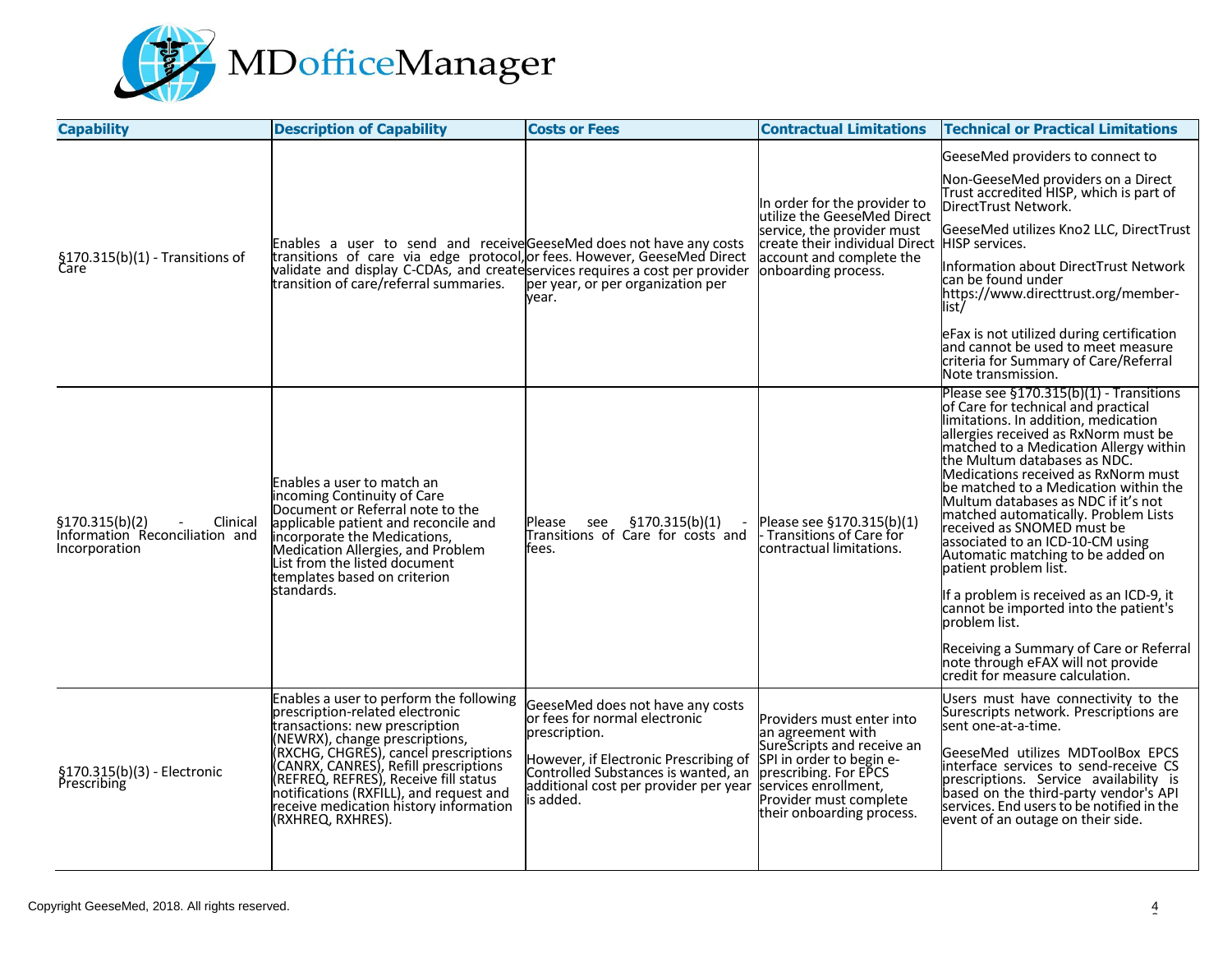

| <b>Capability</b>                                                                                         | <b>Description of Capability</b>                                                                                                                                                                                                                                                                                                                                                                                                                                                                                                                                   | <b>Costs or Fees</b>                                                                                                                                                                                                                         | <b>Contractual Limitations</b>                                       | <b>Technical or Practical Limitations</b>                                                                                                                                                                                                                                                                                                                                                                                                                                                                                                                                                                                                                                                                                                                                                                                                                 |
|-----------------------------------------------------------------------------------------------------------|--------------------------------------------------------------------------------------------------------------------------------------------------------------------------------------------------------------------------------------------------------------------------------------------------------------------------------------------------------------------------------------------------------------------------------------------------------------------------------------------------------------------------------------------------------------------|----------------------------------------------------------------------------------------------------------------------------------------------------------------------------------------------------------------------------------------------|----------------------------------------------------------------------|-----------------------------------------------------------------------------------------------------------------------------------------------------------------------------------------------------------------------------------------------------------------------------------------------------------------------------------------------------------------------------------------------------------------------------------------------------------------------------------------------------------------------------------------------------------------------------------------------------------------------------------------------------------------------------------------------------------------------------------------------------------------------------------------------------------------------------------------------------------|
| §170.315(b)(6) - Data Export                                                                              | Enables a user to configure and create<br>a single or set of export summaries for<br>patients whose information is stored<br>in the technology                                                                                                                                                                                                                                                                                                                                                                                                                     | INo costs or fees.                                                                                                                                                                                                                           | No contractual limitations.                                          | The capability is configured to run<br>mightly starting at 10 PM Server Time,<br>up to 5,000 files per evening. The<br>capability will run nightly until the<br>batch is completed. If a recurrence is<br>set and the time needed to complete<br>each export exceeds the time between<br>extractions the original batch will be<br>overridden. A user can also additionally<br>enter the date and time period within<br>which data would be used to create the<br>export summaries. Functionality limited<br>to those with Administration Security<br>Setting.                                                                                                                                                                                                                                                                                            |
| §170.315(c)(1-3) - Clinical Quality<br>Measures - Record and export,<br>Import and calculate, and Report. | Enable a user to import a data file in<br>accordance with the standard<br>specified at $§ 170.205(h)(2)$ for one or<br>multiple patients and use such data to<br>perform the capability to calculate<br>each and every clinical quality<br>measure for which it is presented for<br>certification. A user must be able to<br>execute this capability at any time the<br>user chooses and without subsequent<br>developer assistance to operate.<br>Enable a user to electronically create a<br>data file for transmission of clinical<br>quality measurement data. | Generating and/or transmitting a<br>QRDA or other format file(s)<br>required participation in payer<br>quality initiatives/programs may<br>require one-time file generation<br>costs, multi-file generation costs<br>and/or consulting fees. | A contractual agreement is<br>as<br>required,<br>well<br>conditions. | Files are processed/generated after<br>hours through a scheduled job. The<br>scheduled job takes 24-48 hours to<br>process the files. This time may<br>increase due to the quantity of<br>providers and quantity of patients per<br>provider. The export QRDA feature can<br>only process 250 provider records per<br>t is batch to ensure optimal system<br>as performance. The QRDA I export files,<br>acceptance of terms and which contain clinical data, are<br>downloaded by the user and saved on<br>the user's local drive. APU connectivity<br>and Internet Connection is required in<br>order for a successful extraction (batch)<br>to occur. Connectivity to the MIPS<br>construction of the dishboard is required for QRDA III<br>export as providers will need to be set-<br>up and data calculated prior to<br>generating a QRDA III file. |
| $$170.315(d)(1) -$<br>Authentication, Access<br>Control, Authorization                                    | Enables the ability to verify against a<br>unique identifier(s) that a user seeking<br>access to electronical health<br>information is one claimed, and<br>establish the type of access to<br>electronic health information a user is<br>permitted based on the unique<br>identifier(s) and the actions the user is<br>permitted to perform with the<br>technology                                                                                                                                                                                                 | No costs or fees.                                                                                                                                                                                                                            | No contractual limitations.                                          | No technical or practical limitations.                                                                                                                                                                                                                                                                                                                                                                                                                                                                                                                                                                                                                                                                                                                                                                                                                    |
| §170.315(d)(2) - Auditable<br><b>Events and Tamper-</b><br>resistance                                     | Enables the ability to record actions<br>related to electronic health<br>information, record the audit log<br>status, record encryption status, have<br>a default setting, restrictions on<br>disabling audit logs when permitted,<br>audit log protection, and alteration<br>detection all per criterion specified<br>standards                                                                                                                                                                                                                                   | lNo costs or fees.                                                                                                                                                                                                                           | No contractual limitations.                                          | For tamper resistance, GeeseMed<br>disallows the deletion of records<br>retained in the audit log at a minimum,<br>and in some instances also disallows<br>the updating of these logs.                                                                                                                                                                                                                                                                                                                                                                                                                                                                                                                                                                                                                                                                    |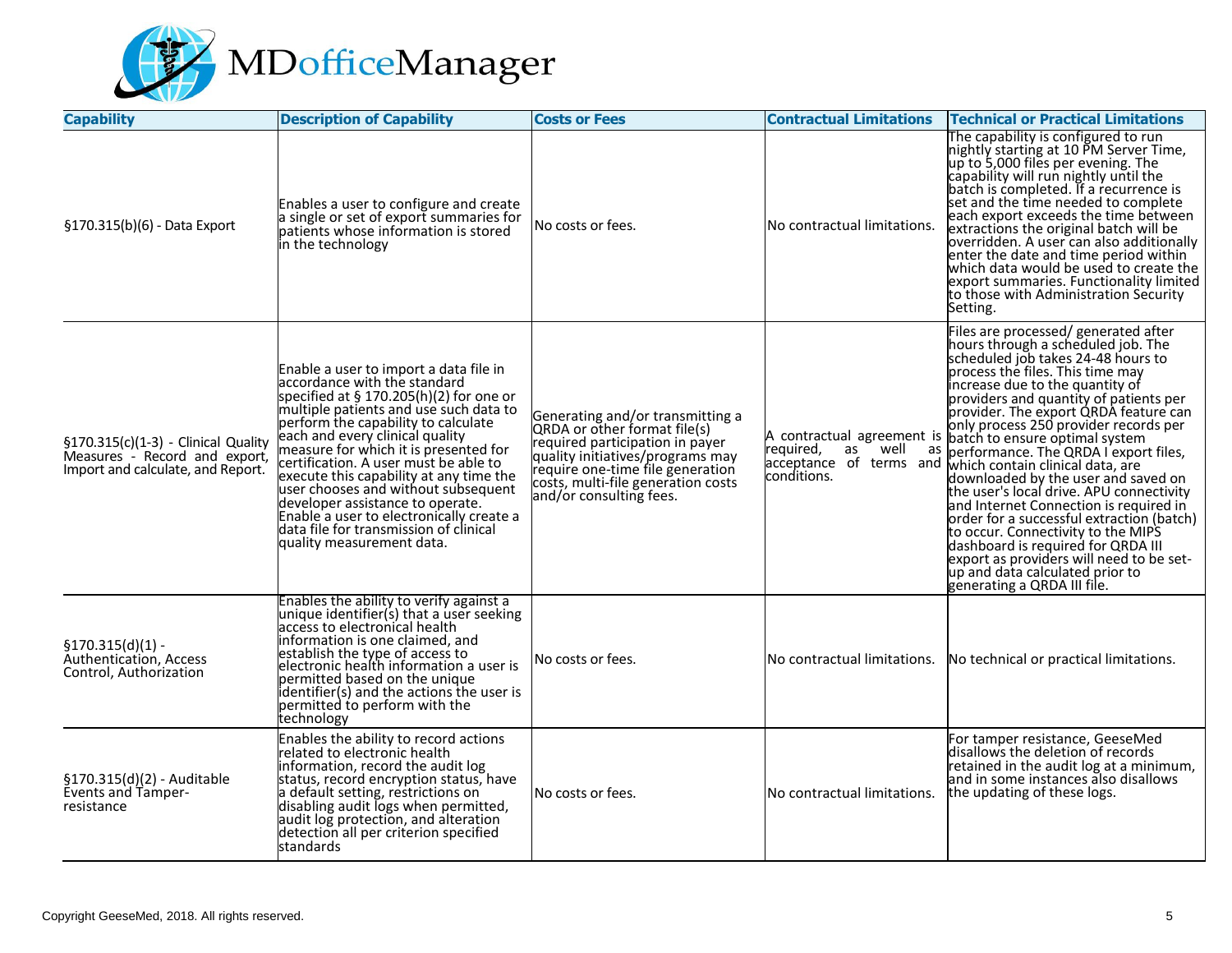

| <b>Capability</b>                              | <b>Description of Capability</b>                                                                                                                                                                                                           | <b>Costs or Fees</b> | <b>Contractual Limitations</b> | <b>Technical or Practical Limitations</b>                                                                                                                                                                                                                   |
|------------------------------------------------|--------------------------------------------------------------------------------------------------------------------------------------------------------------------------------------------------------------------------------------------|----------------------|--------------------------------|-------------------------------------------------------------------------------------------------------------------------------------------------------------------------------------------------------------------------------------------------------------|
| §170.315(d)(3) - Audit Reports                 | Enables a user to create an audit<br>report for a specific time period and<br>to sort entries in the audit log<br>according criterion specified<br>standards                                                                               | No costs or fees.    | No contractual limitations.    | Some of the reports used to meet this<br>requirement are created from logs that<br>are parsed nightly, but can be parsed on-<br>demand if needed.                                                                                                           |
| $$170.315(d)(4)$ - Amendments                  | Enables a user to select the record<br>affected by a patient's request for<br>amendment and the ability to accept<br>or deny amendments                                                                                                    | No costs or fees.    | No contractual limitations.    | No technical or practical limitations                                                                                                                                                                                                                       |
|                                                | Enables an automatic stop to users<br>access to health information after a<br>success to reality information after a<br>Time-out<br>Time-out<br>and requires authentication in order<br>to resume or regain the access that<br>was stopped | No costs or fees.    | No contractual limitations.    | Auto time-out settings must be<br>configured for the practice.                                                                                                                                                                                              |
| §170.315(d)(6) - Emergency<br>Access           | Enables the ability to permit an<br>identified set of users to access<br>electronic health information during<br>an emergency                                                                                                              | No costs or fees.    | No contractual limitations.    | Privacy Security Access Control<br>(PSAC) and Break Glass features are<br>controlled by Admin rights and can<br>be enabled on request. PSAC Break-<br>the-Glass is a global setting in<br>GeeseMed and can be enabled or<br>disabled for all users at once. |
| §170.315(d)(7) - End-user Device<br>Encryption | Technology designed to prevent<br>health information from being<br>locally stored on end-user devices<br>after use of the technology on<br>those devices stops                                                                             | No costs or fees.    | No contractual limitations.    | No technical or practical limitations.                                                                                                                                                                                                                      |
| §170.315(d)(8) - Integrity                     | Enables the ability to create a message<br>digest and verify upon receipt of<br>electronically exchanged health<br>information that such information has<br>not been altered according to the<br>criterion specified standard              | No costs or fees.    | No contractual limitations.    | No technical or practical limitations.                                                                                                                                                                                                                      |
| §170.315(d)(9) - Trusted<br>Connection         | Enables the ability to create a trusted<br>connection according the criterion<br>specified standards                                                                                                                                       | No costs or fees.    | No contractual limitations.    | No technical or practical limitations                                                                                                                                                                                                                       |
| §170.315(d)(11) - Accounting of<br>Disclosures | The recording of disclosures made for<br>treatment, payment, and health care<br>operations in accordance with the<br>criterion specified standards                                                                                         | No costs or fees.    | No contractual limitations.    | No technical or practical limitations.                                                                                                                                                                                                                      |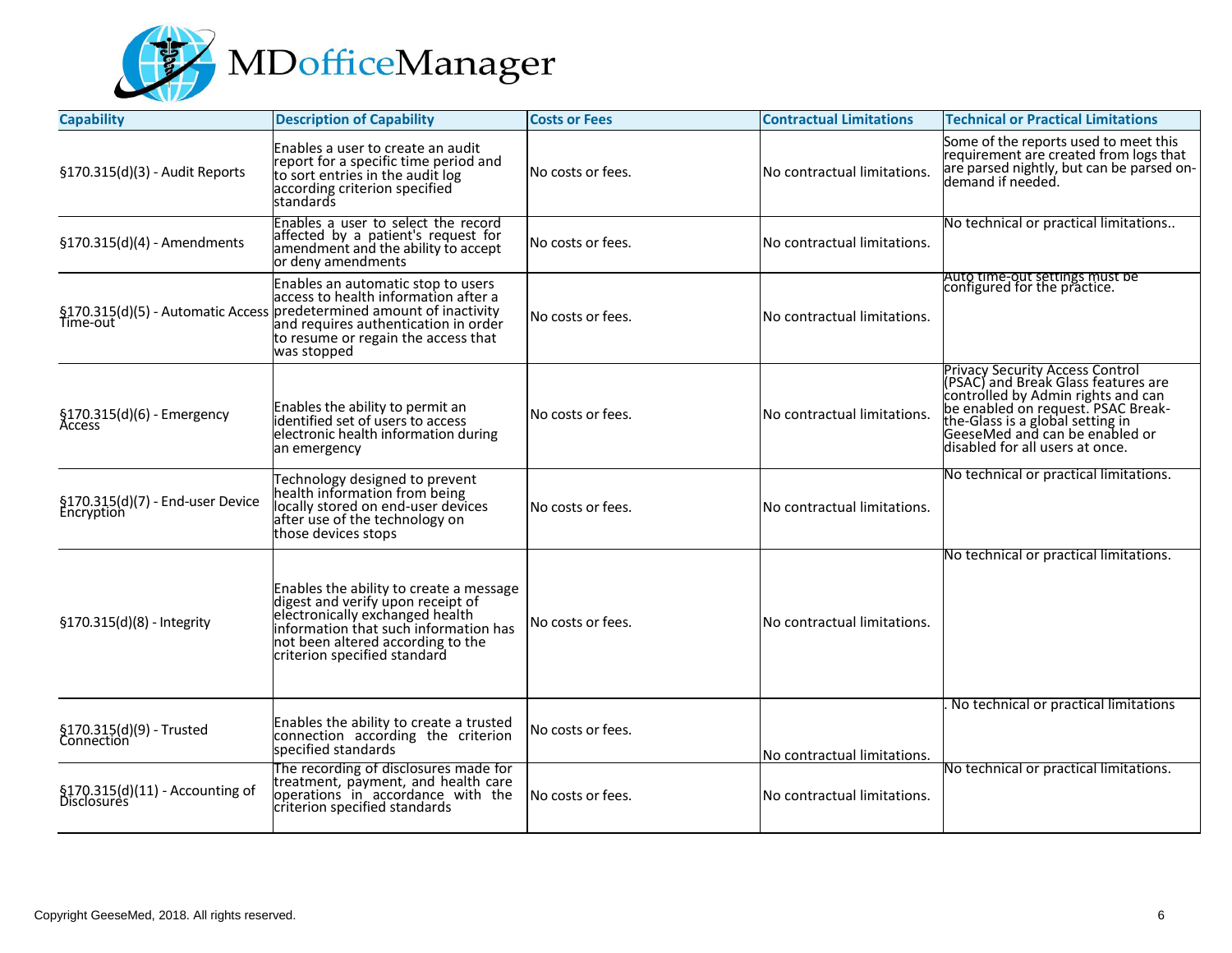

| <b>Capability</b>                                                                                  | <b>Description of Capability</b>                                                                                                                                                                                                                                                                                                                   | <b>Costs or Fees</b>                                                                                                                                                                                                                                | <b>Contractual Limitations</b>                                                                                                         | <b>Technical or Practical Limitations</b>                                                                                                                                                                                                                                                                                                                                                                                                                           |
|----------------------------------------------------------------------------------------------------|----------------------------------------------------------------------------------------------------------------------------------------------------------------------------------------------------------------------------------------------------------------------------------------------------------------------------------------------------|-----------------------------------------------------------------------------------------------------------------------------------------------------------------------------------------------------------------------------------------------------|----------------------------------------------------------------------------------------------------------------------------------------|---------------------------------------------------------------------------------------------------------------------------------------------------------------------------------------------------------------------------------------------------------------------------------------------------------------------------------------------------------------------------------------------------------------------------------------------------------------------|
| §170.315(e)(1) - View,<br>Download and Transmit to<br>third-party                                  | Enables the ability for patients to user<br>internet-based technology to view,<br>download, and transmit their health<br>information to a third-party in the<br>criterion specified manner.                                                                                                                                                        | No costs or fees.                                                                                                                                                                                                                                   | acceptance of terms and<br>conditions require                                                                                          | Patient Portal settings must be<br>configured by the GeeseMed user. The<br>user is responsible for ensuring that<br>their chosen Patient Portal settings are<br>compliant with §170.315(e)(1)<br>requirements. If date range is given,<br>Problems, medications, allergies,<br>immunizations and implant list data<br>populate are based on given date<br>range. If not given would populate<br>Patient centric data.                                               |
| §170.315(e)(2) - Secure Messaging                                                                  | Enables the ability for a user to send No costs or fees.<br>messages to, and receive messages<br>from, a patient in a secure manner                                                                                                                                                                                                                |                                                                                                                                                                                                                                                     | acceptance of terms and<br>conditions require                                                                                          | Patient Portal settings must be<br>configured by the GeeseMed<br>user.                                                                                                                                                                                                                                                                                                                                                                                              |
| $$170.315(f)(1)$ - Transmission<br>to Immunization Registries                                      | Enables the ability to create<br>immunization information for<br>electronic transmission in accordance<br>with criterion standards and enables<br>users to request, access, and display a<br>patient's evaluation immunization<br>history and the immunization forecast<br>from an immunization registry in<br>accordance with criterion standards | lNo costs or fees.                                                                                                                                                                                                                                  | A contractual agreement is<br>reguired,<br>as well as<br>lacceptance of terms and<br>conditions.                                       | Select value sets are supported.<br>GeeseMed will work with registries on<br>what value set data needs to be<br>available in the transmission.<br>Patient's cell phone is considered<br>Primary and Home phone as secondary,<br>while submitting data to the state<br>agencies.                                                                                                                                                                                     |
| $§170.315(f)(2) -$<br><b>Transmission to Public</b><br>Health Agencies -<br>Syndromic Surveillance | Enables the ability to create<br>syndrome-based public health<br>surveillance information for electronic<br>transmissions in accordance with<br>criterion standards                                                                                                                                                                                | No costs or fees.                                                                                                                                                                                                                                   | reguired,<br>as well as<br>accepting<br>terms<br>and<br>conditions.                                                                    | Select value sets are supported.<br>GeeseMed will work with registries on<br>what value set data needs to be<br>available in the transmission.<br>A contractual agreement is Race and diagnosis are sent in the<br>order it is entered in the progress<br>notes.                                                                                                                                                                                                    |
| §170.315(g)(2) - Automated<br>Measure Calculation                                                  | For each EHR Incentive Programs<br>percentage-based measure that is<br>supported by a capability included in a<br>technology it enables the ability to<br>record the numerator and denominator<br>and create a report including<br>numerator, denominator, and resulting<br>percentage associated with each<br>applicable measure                  | MIPS ACI, IA and Quality Dashboard<br>do not have a cost or fee. MIPS<br>Quality EHR Registry Reporting<br>requires a recurring monthly cost<br>per provider (or FTE) per year.<br>Consultation services can be added<br>lon at an additional cost. | A contractual agreement is<br>required, as well as<br>acceptance of terms and<br>conditions on both the MIPS<br>and Quality dashboard. | MIPS Dashboard: GeeseMed Provider<br>Licenses should be active in the reporting<br>period for setup and calculations. MIPS<br>dashboards are refreshed on a<br>fortnightly basis. Quality dashboards are<br>refreshed through on-demand requests<br>from the clients. The dashboard<br>extraction process typically takes 24-48<br>hours to process the files. This time may<br>increase due to the quantity of providers<br>and quantity of patients per provider. |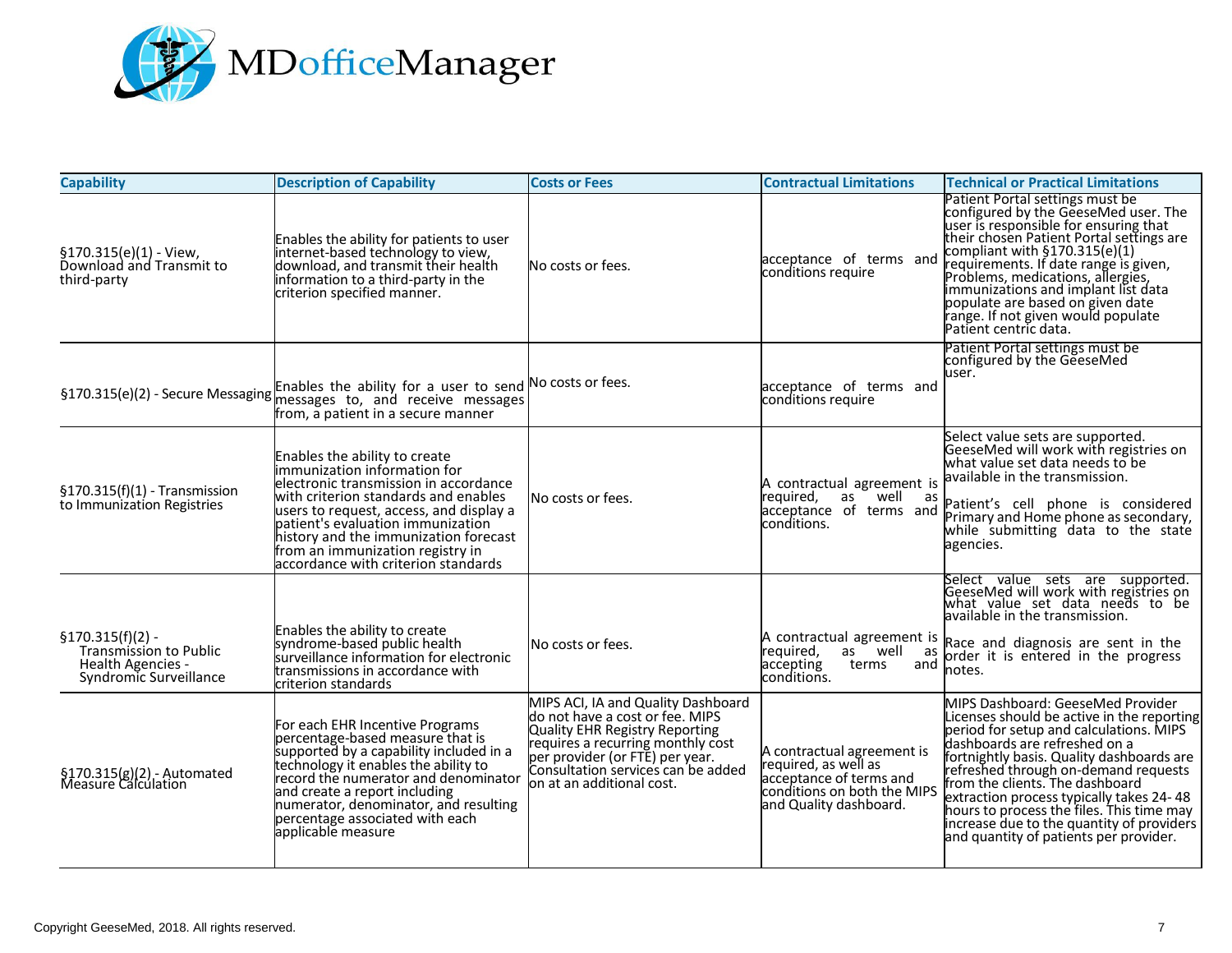

| <b>Capability</b>                                                                                                                       | <b>Description of Capability</b>                                                                                                                                                                                                                                                                                                                                                                                                                                                                                 | <b>Costs or Fees</b>                | <b>Contractual Limitations</b>                   | <b>Technical or Practical Limitations</b>                                                                                                                                                                                                                                                                                                                                                                                                                                                                                                                                                                                                                                                                                                                                                                                                                                                                                                                                                                                                                                                                                                                               |
|-----------------------------------------------------------------------------------------------------------------------------------------|------------------------------------------------------------------------------------------------------------------------------------------------------------------------------------------------------------------------------------------------------------------------------------------------------------------------------------------------------------------------------------------------------------------------------------------------------------------------------------------------------------------|-------------------------------------|--------------------------------------------------|-------------------------------------------------------------------------------------------------------------------------------------------------------------------------------------------------------------------------------------------------------------------------------------------------------------------------------------------------------------------------------------------------------------------------------------------------------------------------------------------------------------------------------------------------------------------------------------------------------------------------------------------------------------------------------------------------------------------------------------------------------------------------------------------------------------------------------------------------------------------------------------------------------------------------------------------------------------------------------------------------------------------------------------------------------------------------------------------------------------------------------------------------------------------------|
| $$170.315(g)(3-5) - Safety-$<br>enhanced Design (SED), Quality<br>Management System (QMS) and<br>Accessibility-centered Design<br>(ACD) | SED: User-centered design processes<br>must be applied to each capability.<br>QMS: The use of a Quality Management<br>System in the development, testing,<br>implementation, and maintenance.<br>ACD: For each capability that a Health<br>IT Module includes and for which that<br>capability's certification is sought, the<br>use of a health IT accessibility-centered<br>design standard or law in the<br>development, testing, implementation<br>and maintenance of that capability<br>must be identified. | SED, QMS and ACD: No costs or fees. | SED, QMS and ACD: No<br>contractual limitations. | SED and QMS: No technical or<br>practical limitations. ACD: No<br>accessibility-centered design<br>standard or law has been identified<br>for all applicable capabilities.                                                                                                                                                                                                                                                                                                                                                                                                                                                                                                                                                                                                                                                                                                                                                                                                                                                                                                                                                                                              |
| §170.315(g)(6) - Consolidated<br> CDA Creation Performance                                                                              | Enables the ability to create<br>Consolidated CDA per criterion<br>standard                                                                                                                                                                                                                                                                                                                                                                                                                                      | No costs or fees.                   | No contractual limitations.                      | 'Some fields in the certification test<br>case cases are designated as<br>Optional. At GeeseMed's discretion<br>optional items were not filled out in the<br>test cases for certification<br>1. Patient Demographics:<br>a. Full middle name not transmitted,<br>only first initial<br>Previous name not transmitted.<br>2. Medications: GeeseMed drug<br>database utilizes NDC codes. During<br>certification GeeseMed was given the<br>phon to choose different medications<br>than listed in the supplied test cases. The<br>decision was made as the medications<br>s<br>3. Problems: Documented in the<br>problem list and user should verify<br>SNOMED codes<br>4.Vitals units of measure:<br>Height, Weight, Diastolic BP, Systolic BP,<br>Heart Rate, O2%, Temperature, RR<br>5. Smoking Status: sent as SNOMED code  <br>6. Encounter Diagnosis: Sent as ICD10<br>7. Immunization: sent as CVX<br>8. Procedures: Sent as SNOMED<br>9. Laboratory Test: sent as LOINC codes<br>- completed orders must be marked as<br>received and reviewed<br>10. Laboratory Results: sent as<br>LOINC codes – completed orders<br>must be marked as received and<br>reviewed |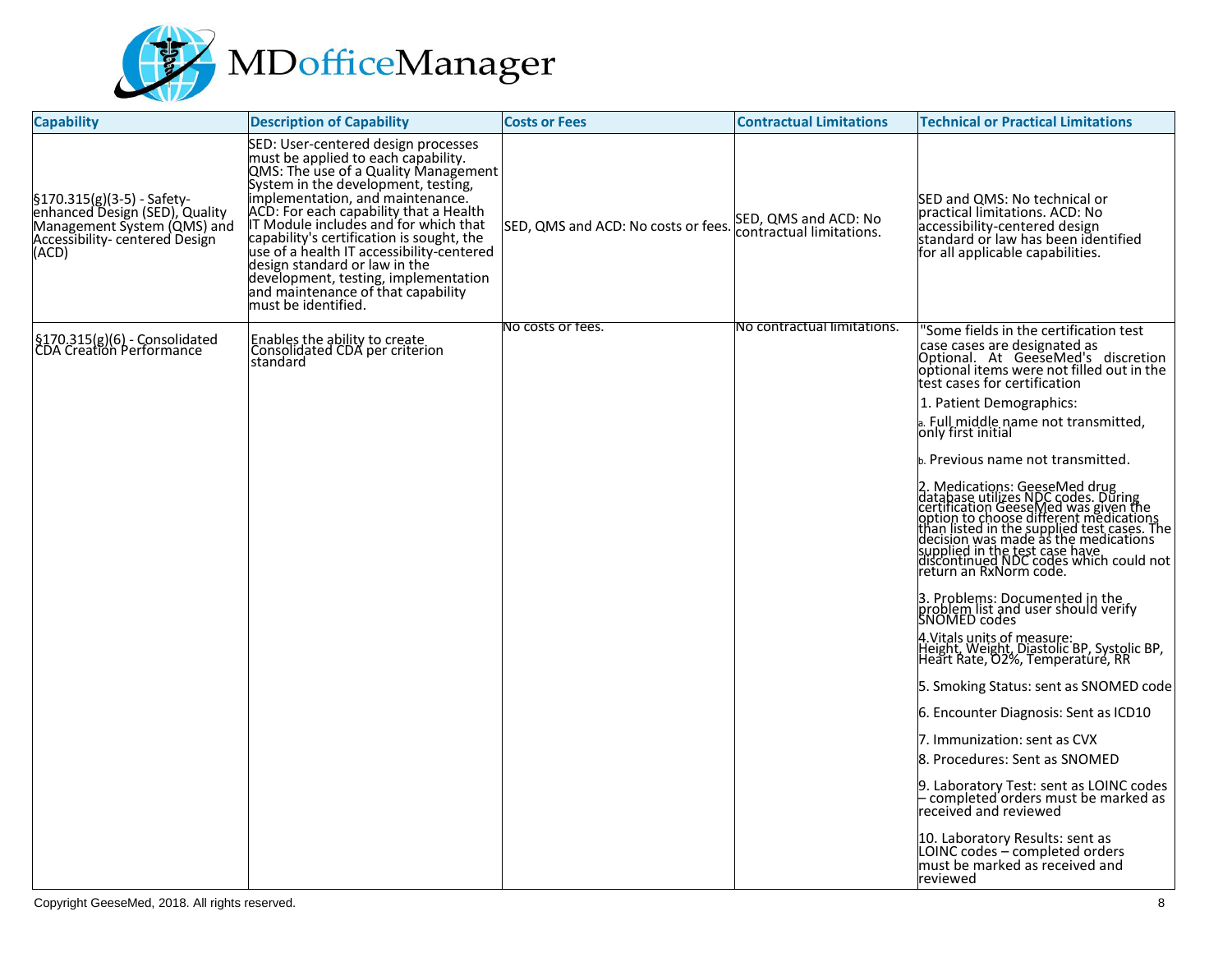

| <b>Capability</b>                                          | <b>Description of Capability</b>                                            | <b>Costs or Fees</b> | <b>Contractual Limitations</b> | <b>Technical or Practical Limitations</b>                                                                                                     |
|------------------------------------------------------------|-----------------------------------------------------------------------------|----------------------|--------------------------------|-----------------------------------------------------------------------------------------------------------------------------------------------|
| §170.315(g)(6) - Consolidated<br> CDA Creation Performance | Enables the ability to create<br>Consolidated CDA per criterion<br>standard | No costs or fees.    | No contractual limitations.    | 11. UDI: Device code is sent                                                                                                                  |
|                                                            |                                                                             |                      |                                | 12. Care Team: Includes all provider<br>data                                                                                                  |
|                                                            |                                                                             |                      |                                | 13. Assessment and Plan of Treatment:<br>Assessment notes - the notes section of<br>a Chart                                                   |
|                                                            |                                                                             |                      |                                | 14. Plan of Treatment – future/pending<br>orders (Lab/DI/Procedures)<br>Medications prescribed, follow up visit<br>scheduled, Treatment notes |
|                                                            |                                                                             |                      |                                | 15. Goals: Free Text data entered by<br>user                                                                                                  |
|                                                            |                                                                             |                      |                                | 16. Health Concerns: Free Text data<br>entered by user                                                                                        |
|                                                            |                                                                             |                      |                                | 17. Reason for referral: Entered in<br>the reason section of a referral                                                                       |
|                                                            |                                                                             |                      |                                | 18. Functional Status: Free Text data<br>entered by user<br>19. Cognitive Status: Free Text data<br>entered by user                           |
|                                                            |                                                                             |                      |                                | The functionality of data capture for<br>the above elements is available in the<br>GeeseMed.                                                  |
|                                                            |                                                                             |                      |                                | This functionality of electronic<br>transmission and reception via C-CDA<br>documents is only available in the<br>GeeseMed.                   |